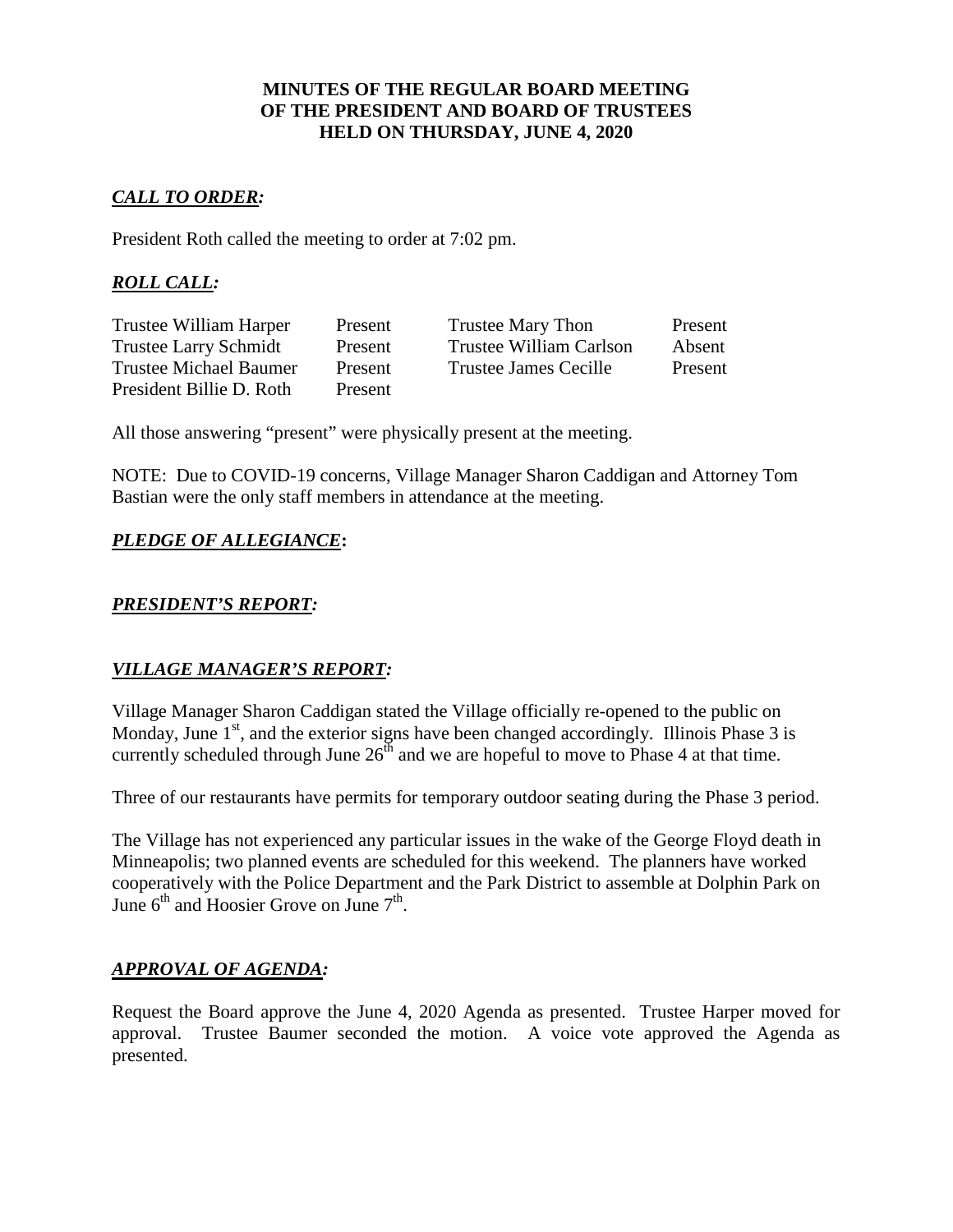## *APPROVAL OF THE MINUTES:*

Request the Board approve the Minutes of the Regular Board Meeting of May 7, 2020 as presented. Trustee Cecille moved for approval. Trustee Schmidt seconded the motion. A voice vote approved the Minutes as presented.

### *COMMUNITY AFFAIRS - Trustee Thon/Trustee Cecille*

A-20-058 Resolution - 6b Tax Classification Request – Water Damage Cleanup, Inc., d/b/a Rainbow International of Schaumburg

> Request the Board approve a Resolution entitled "RESOLUTION DETERMINING THE APPROPRIATENESS FOR APPROVAL OF CLASS 6B STATUS FOR CERTAIN REAL ESTATE FOR PURCHASE BY WATER DAMAGE CLEANUP, INC., D/B/A RAINBOW INTERNATIONAL OF SCHAUMBURG AT 1718 S. PARK AVENUE, UNIT 2, IN THE VILLAGE OF STREAMWOOD, ILLINOIS." This Resolution supports the application for a 6b Tax Classification for a new business in an I-1 Industrial District at 1718 S Park Ave. The classification must be approved by Cook County.

Trustee Thon presented the Resolution and moved for approval. Trustee Baumer seconded the motion. Village Manager Sharon Caddigan stated this building has been vacant for three years, and this company is relocating from Glendale Heights. They provide restoration services for residential and commercial properties impacted by water, fire, mold or smoke damage. The Resolution confirms the Village's support for the 6b classification with Cook County. Approximately 15 construction jobs will be created to build out this facility, and two additional full time positions are anticipated within the company. Trustee Schmidt confirmed the 6b process and the length of time for the reduced taxes. ROLL CALL:

| Trustee Harper  | Aye | Trustee Thon              | Aye    |
|-----------------|-----|---------------------------|--------|
| Trustee Schmidt | Aye | <b>Trustee Carlson</b>    | Absent |
| Trustee Baumer  | Aye | <b>Trustee Cecille</b>    | Ave    |
| Motion carried. |     | <b>RESOLUTION 2020-23</b> |        |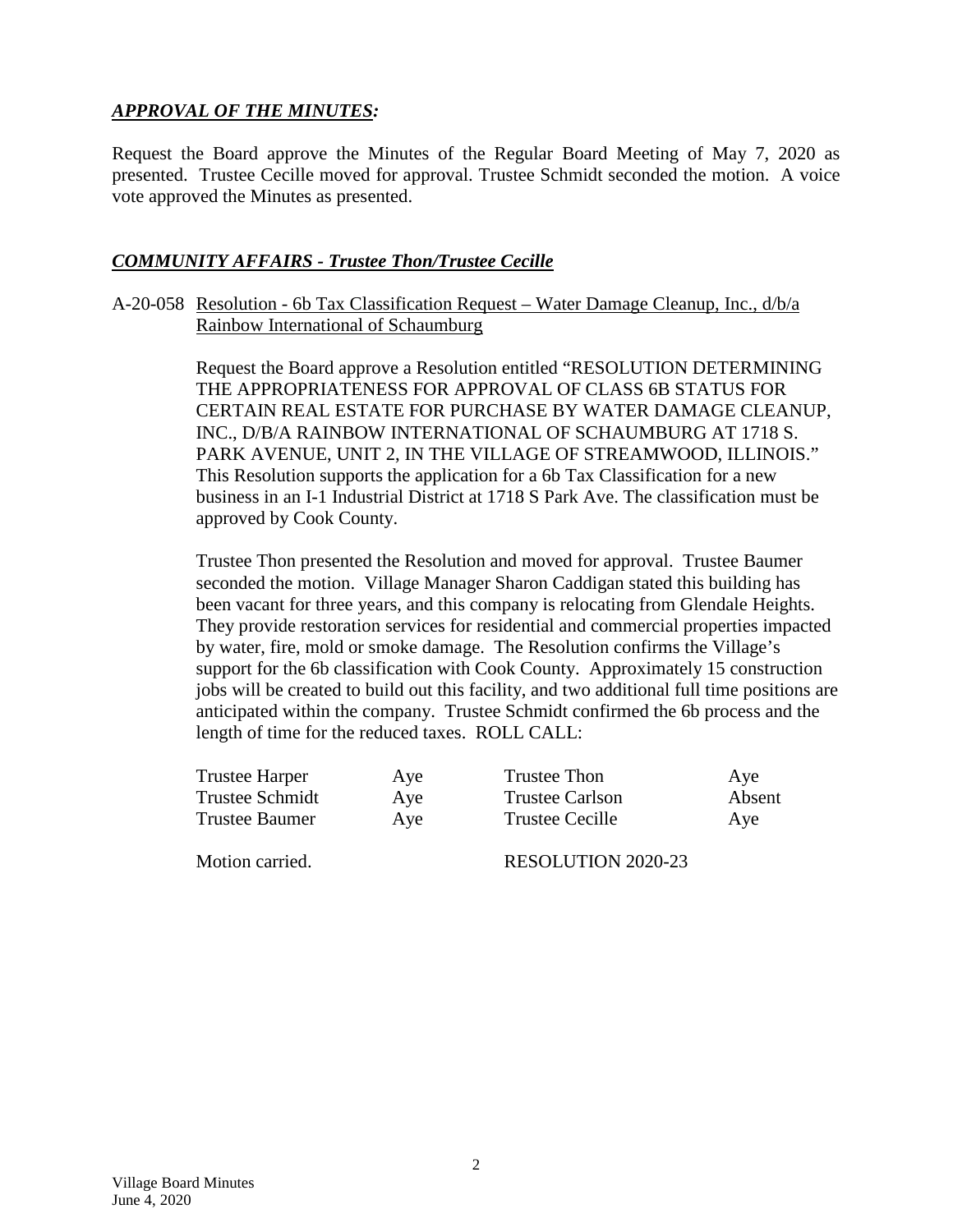## *LEGISLATIVE – Trustee Cecille/Trustee Thon*

#### A-20-059 Ordinance – Personnel Policy – Anti-Discrimination/Anti-Harassment Policy

Request the Board approve an Ordinance entitled "AN ORDINANCE AMENDING SECTION 6.2 OF THE VILLAGE OF STREAMWOOD PERSONNEL POLICY MANUAL REGARDING A POLICY PROHIBITING DISCRIMINATION AND HARASSMENT." This Ordinance amends the Village Code providing specific antidiscrimination and anti-harassment policies per state mandate.

Trustee Cecille presented the Ordinance for first reading and posting.

Village Manager Sharon Caddigan stated the state again modified legislation to require an amendment to the personnel policy related to unlawful discrimination and harassment, both sexual and non-sexual, to also include elected and appointed officials. All employees, as well as officials, are now covered by these policies and the procedures for any complaints are outlined in the policies. All elected and appointed officials are required to sign a receipt indicating they understand the policies and have read them; all employees must attend annual training.

### *FINANCE - Trustee Schmidt/Trustee Baumer*

#### A-20-060 Motion – Approval of Semi-Monthly Expenditures

Request the Board approve the semi-monthly expenditures in the amount of \$3,783,382.74 which represents the total of the schedule of bills dated May 21, 2020.

| General Fund                         | \$1,440,851.49 |
|--------------------------------------|----------------|
| <b>Wetland Special Service Areas</b> | 3,625.66       |
| Debt Service Fund                    | 404,399.87     |
| Capital Replacement Fund             | 569,534.00     |
| <b>Street Improvement Fund</b>       | 411,027.48     |
| <b>Equipment Replacement Fund</b>    | 26,456.82      |
| <b>Facilities Replacement Fund</b>   | 82,931.00      |
| Water and Sewer Fund                 | 817,871.44     |
| Golf Fund                            | 10,359.95      |
| <b>Police Pension Fund</b>           | 9,000.00       |
| <b>Firefighters Pension Fund</b>     | 7,325.03       |
| Total                                | \$3,783,382.74 |

Trustee Schmidt moved for approval of the semi-monthly expenditures as presented. Trustee Cecille seconded the motion. ROLL CALL:

| Trustee Thon    | Aye    | <b>Trustee Schmidt</b> | Aye |
|-----------------|--------|------------------------|-----|
| Trustee Carlson | Absent | <b>Trustee Baumer</b>  | Aye |
| Trustee Cecille | Aye    | <b>Trustee Harper</b>  | Aye |

Motion carried.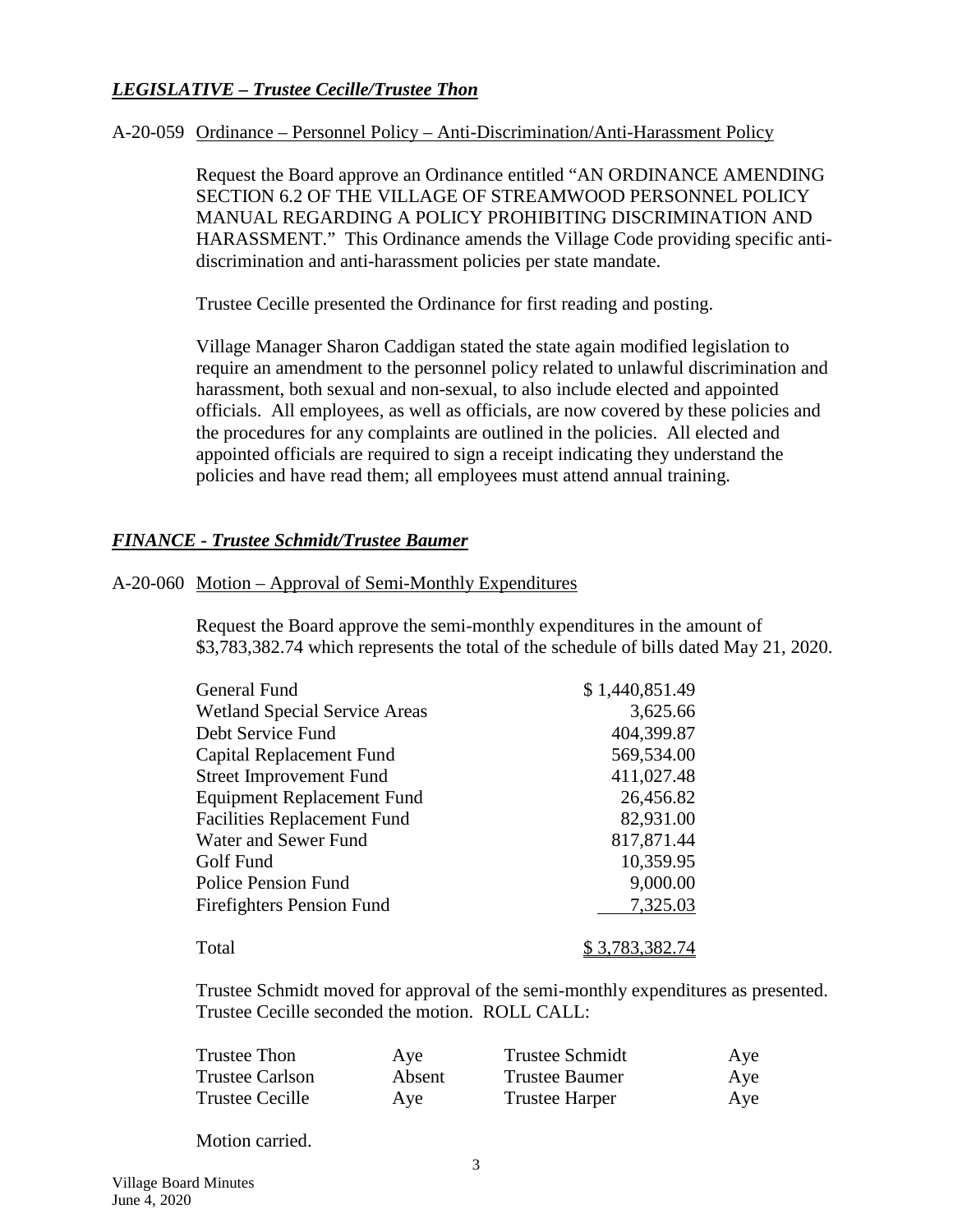#### A-20-061 Motion – Approval of Semi-Monthly Expenditures

Request the Board approve the semi-monthly expenditures in the amount of \$196,856.39 which represents the total of the schedule of bills dated June 4, 2020.

| General Fund                         | \$68,981.81  |
|--------------------------------------|--------------|
| <b>Wetland Special Service Areas</b> | 905.50       |
| <b>Street Improvement Fund</b>       | 80,243.01    |
| <b>Equipment Replacement Fund</b>    | 162.47       |
| Water and Sewer Fund                 | 32,666.56    |
| Golf Fund                            | 12,642.04    |
| <b>Police Pension Fund</b>           | 1,255.00     |
| Total                                | \$196,856.39 |

Trustee Schmidt moved for approval of the semi-monthly expenditures as presented. Trustee Thon seconded the motion. ROLL CALL:

| <b>Trustee Schmidt</b> | Aye | <b>Trustee Carlson</b> | Absent |
|------------------------|-----|------------------------|--------|
| <b>Trustee Baumer</b>  | Aye | Trustee Cecille        | Aye    |
| <b>Trustee Harper</b>  | Aye | Trustee Thon           | Aye    |

Motion carried.

### *PUBLIC SAFETY - Trustee Harper/Trustee Carlson*

I-20-001 Information Item – Enhanced Traffic Enforcement Program

The Streamwood Police Department has teamed up with the Hanover Park, Bartlett and Elgin Police Departments, as well as the Illinois State Police, to provide enhanced enforcement on our major roadways. The four week program started on May 22 and will continue until mid-June. The Department stopped nearly twenty vehicles during its initial phase of the program, including arrests for aggravated driving where individuals were speeding in excess of 40 miles over the speed limit. We caution all drivers to please drive safely.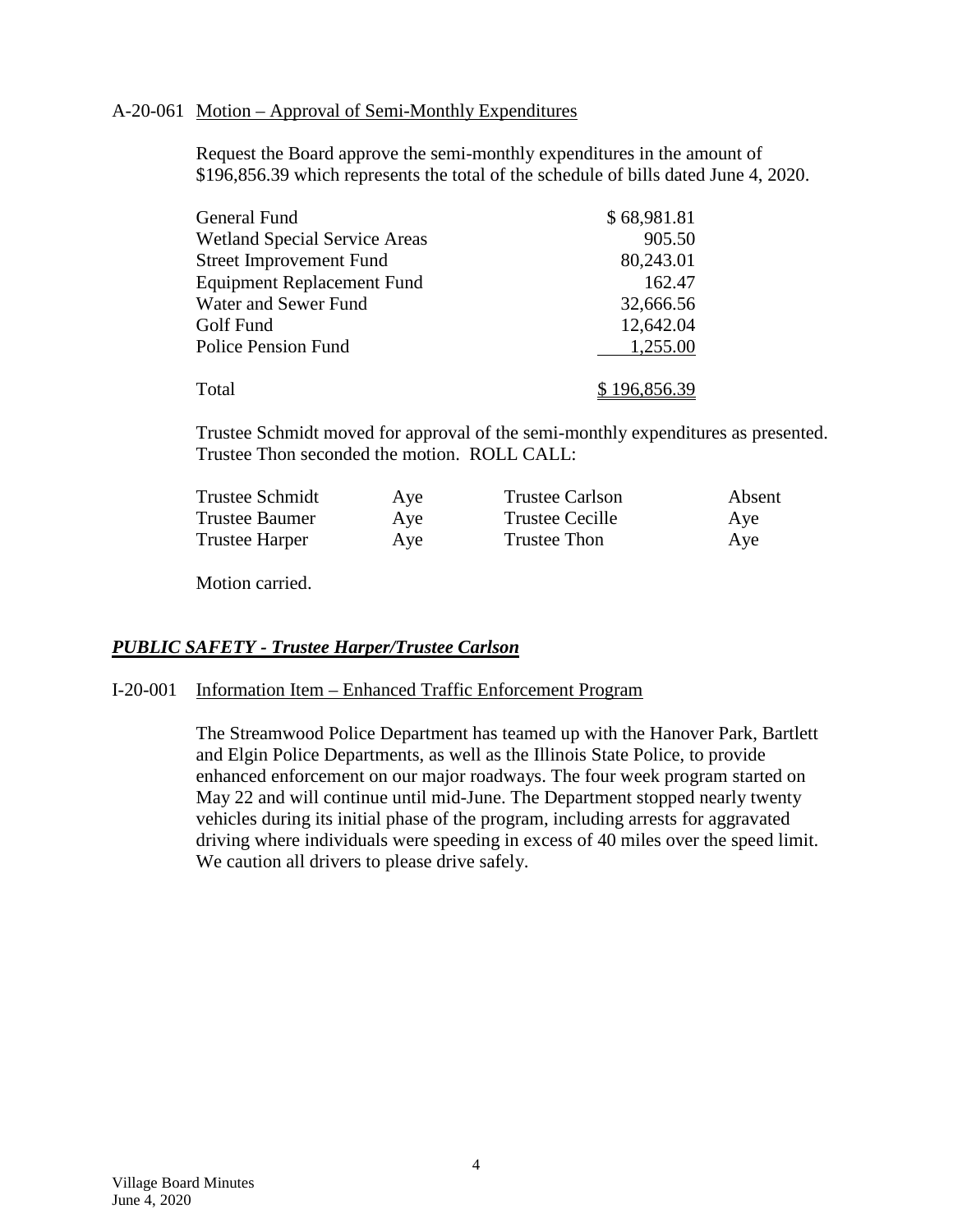## *COMMUNITY DEVELOPMENT – Trustee Carlson/Trustee Harper*

#### I-20-002 Information Item – Cancelled Events

The Governor's Restore Illinois Plan restricts gatherings in excess of 50 people until Phase 5. As a result, a number of our upcoming community events have been cancelled. The Streamwood Blood Commission has cancelled its scheduled June 24 Blood Drive. Blood donations are still needed. The Commission encourages residents to consider making a donation at the Vitalant Blood Donation Center on Golf Road in Schaumburg. Donors must call ahead for an appointment, and must wear a mask in order to promote social distancing.

The Plan also restricts the use of park facilities and community festivals until Phase 5. As a result, the Village cancelled its  $4<sup>th</sup>$  of July Fireworks display. Additionally, the Streamwood Summer Celebration Committee has announced the cancellation of Summer Celebration 2020. We encourage everyone to mark your calendar for Summer Celebration 2021 – July 23-25!

## *PUBLIC WORKS - Trustee Baumer/Trustee Schmidt*

A-20-062 Motion – Purchase of a Tractor – Landscape Department

Request the Board approved a motion to waive competitive bidding and approve the purchase of a utility tractor at a cost not to exceed \$32,832.80.

This Motion approves the purchase of a John Deere 3046R utility tractor for use by the Landscape Department from AHW LLC, Elburn, Illinois. Funds for this purchase are included in the Equipment Replacement Fund.

Trustee Baumer presented the Motion and moved for approval. Trustee Schmidt seconded the motion. Village Manager Sharon Caddigan stated this landscape tractor is replacing a 2001 machine. The state does not bid tractors; the low price is through a cooperative for government agencies. The old tractor will be send to auction. ROLL CALL:

| Trustee Baumer  | Aye | Trustee Cecille        | Aye    |
|-----------------|-----|------------------------|--------|
| Trustee Harper  | Aye | <b>Trustee Thon</b>    | Aye    |
| Trustee Schmidt | Aye | <b>Trustee Carlson</b> | Absent |

Motion carried.